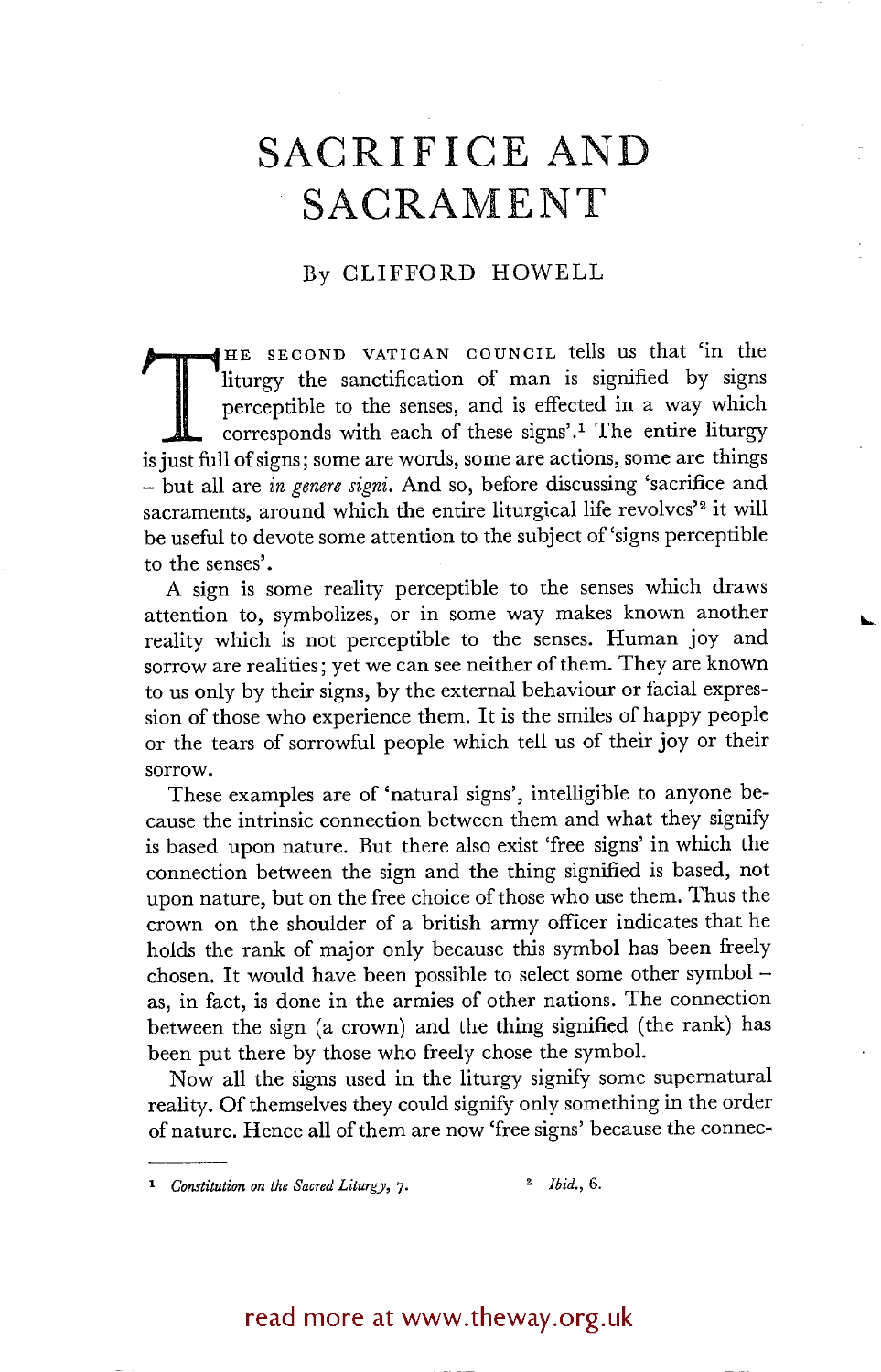tion they have with that which they signify has been given to them by free choice. 'The visible signs used by the liturgy to signify invisible divine things have been chosen by Christ or his Church'. 1 Eating together is a natural sign of union among men; but only the free choice of Christ could make it a sign of the supernatural union of men with himself and with each other (as it is in holy communion). And only Christ could cause this sign not only to signify what it now means, but also to effect what it signifies. Where he has so chosen to elevate some natural sign to supernatural significance and effectiveness, we call it a sacrament.

A sign makes known what it signifies only in proportion as the one perceiving it knows what it means. For natural signs there is no difficulty whatever; anyone who sees a human footprint in the sand knows that a man has passed that way. But for free signs some knowledge is a prerequisite; otherwise the sign, instead of being a bridge, is only a barrier. The mind cannot get beyond the sign itself as perceived. To a christian the movement of a priest's hand up and down, left and right, means a blessing. To a pagan it is but a gesture prompting (perhaps) his curiosity. Hence it is most important that we should know the meaning attached by Christ, or by the Church, to the signs used in the liturgy.

God uses 'signs perceptible to the senses' to sanctify us. But why? There can be no doubt that, if he had wished to do so, he could sanctify us without making use of anything whatever perceptible to our senses. He could bestow grace upon us and enable us to worship him in spirit and in truth independently of all material things. If he had willed this, religion would be a purely interior, individual, exclusively spiritual affair, without the mediation of any things or persons between us and God.

But facts show that this is not what God willed. To save us he deliberately chose another way- that of the incarnation. He sent us his only-begotten Son who became man in order that he might achieve, in his visible and tangible human nature, the passover of his passion, death, resurrection and ascension. It is God's will that we should go to him through this same incarnate Son. 'No man comes to the Father except by me', said Christ our Lord. And he continues his redemptive work among succeeding generations through his Church, which is something visible and organized, making use of persons and things. It is he who chose certain 'signs perceptible to

*i Ibld.,* 33.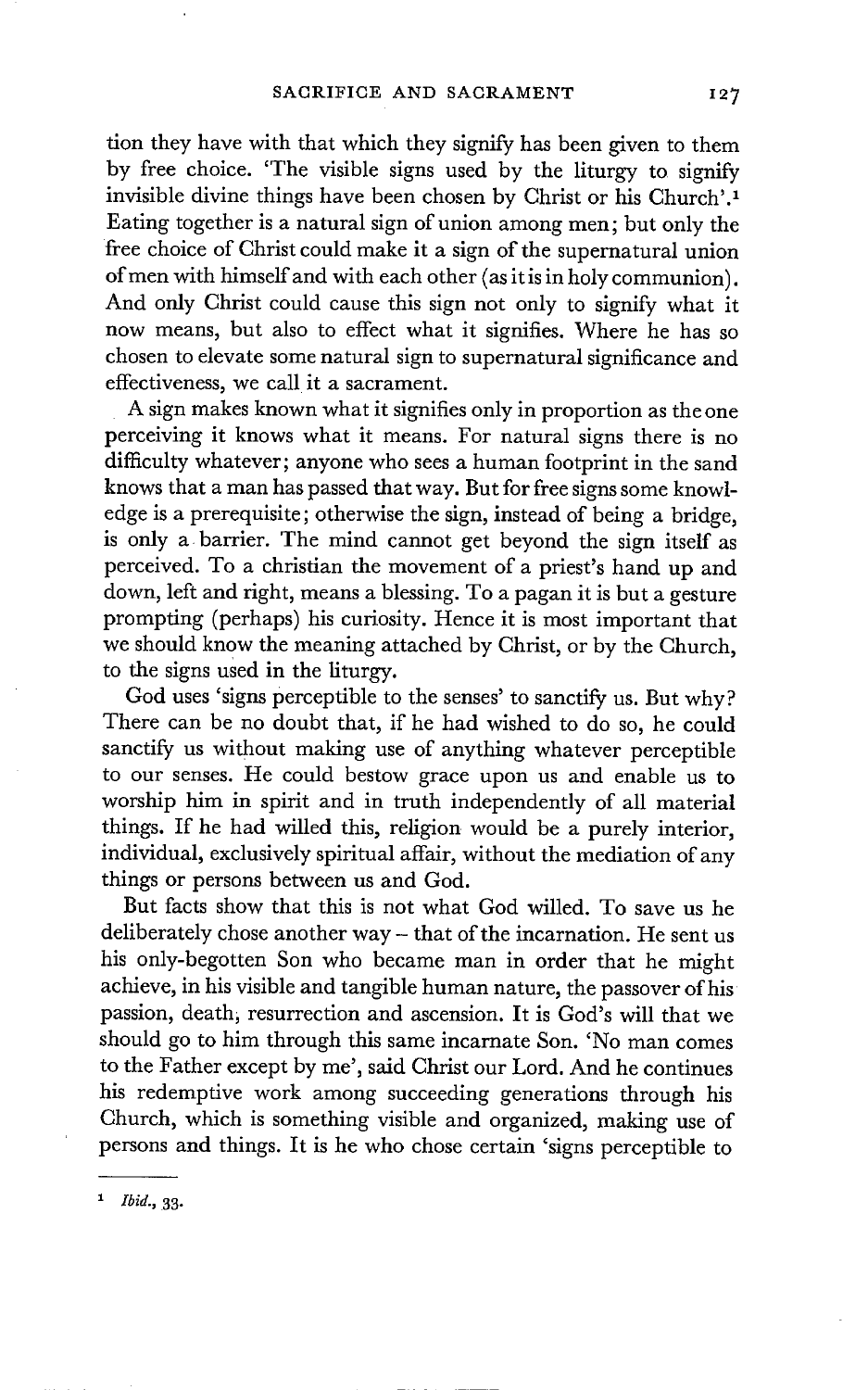the senses' to be vehicles of his salvation; in these he makes available to us the power of his paschal mystery.

So here is the way which God has, in fact, chosen to deal with us by the incarnation and all that follows from it. It is for us to accept this gratefully and to make use intelligently of the mediation of Christ and of those subsidiary persons and things which go to make up the liturgy of the Church, consisting, as it does, predominantly of signs.

And we can reflect that in choosing thus, God has wonderfully suited his ways to the nature which he gave us. For we are partly spiritual, yet partly material. There is such a close union between our bodies and souls that both act together. We acquire knowledge by means of our bodily senses , and we express our thoughts and emotions by bodily actions. Hence a means of worship which involves both body and soul is particularly well suited to us. Moreover we are social beings as well as individuals; hence, in addition to private worship, we need social worship if we are to express ourselves fully. But this implies taking notice of each other as collaborators in worship: that is, communicating with each other in the course of our worship and by means of it. Words, actions and postures are all essential to this; and all of them are signs and find their due place in the liturgy.

And now let us see what we mean by sacrifice and sacrament. At one time or another there have been innumerable attempts by  $\gamma$ theologians to produce exact definitions of each, but we can neglect  $\ell$ all their differences as having no bearing on our present subject. All that matters is the point on which they agree, namely, that both sacrifice and sacrament are *in genere signi.* Both are 'signs perceptible to the senses' and both signify 'divine realities'. And, though many qualifications would be needed to attain absolute precision, it is sufficient for our purposes to say that in a sacrifice something (a victim) is given by man to God, while in a sacrament something (a grace) is given by God to man. And we are concerned with the eucharist, which is both sacrifice and sacrament. What is the relationship between the two aspects ?

Pope Pius XII casts light on this. 'It must be emphasized that the eucharistic sacrifice is essentially the unbloody immolation of the divine victim, an immolation mystically manifested in the separation of the sacred species and the offering made of them to the Eternal Father. The communion belongs to the integration of the sacrifice; it is a participation of the sacrifice by the reception of the Bles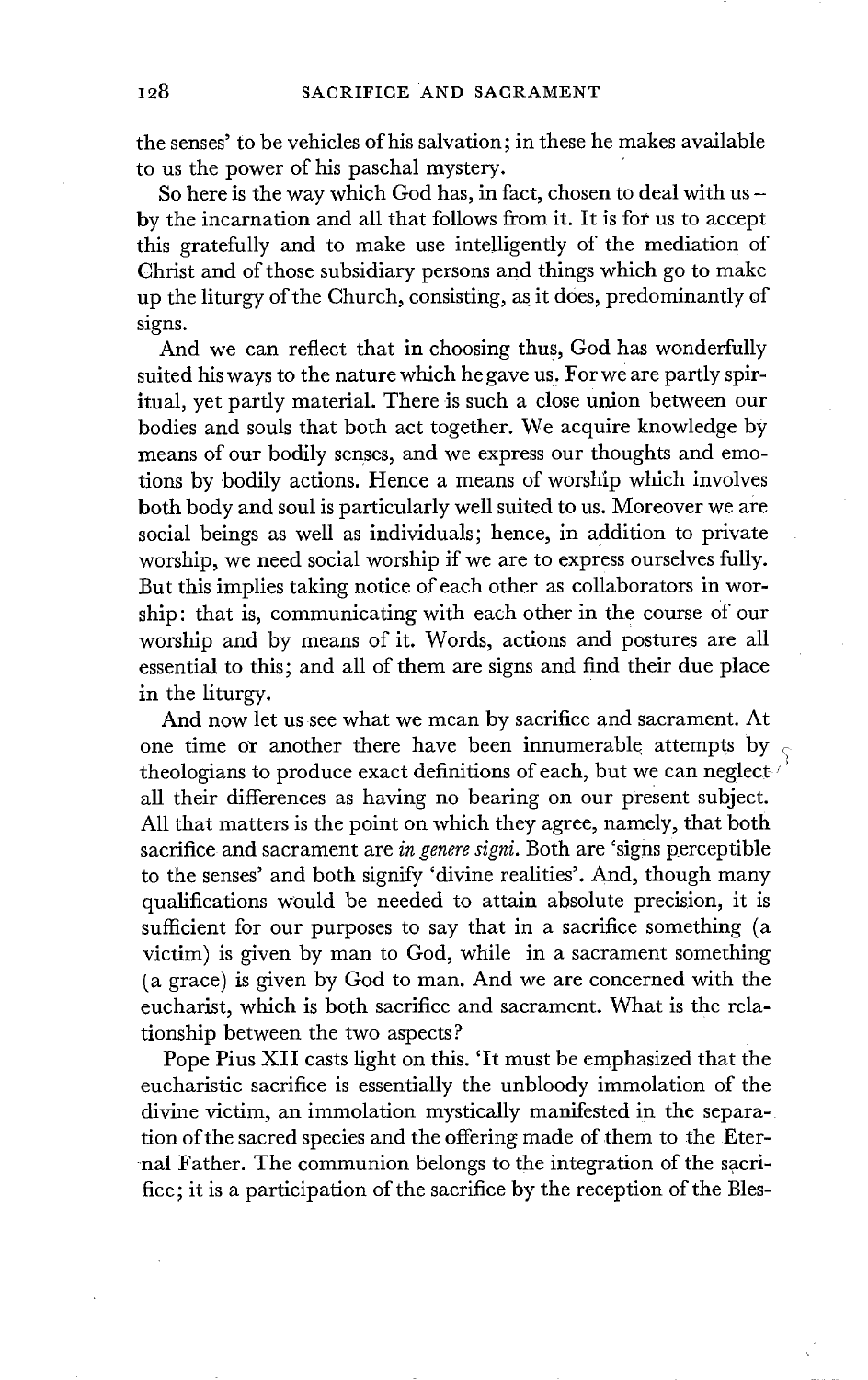sed Sacrament'.<sup>1</sup>

The essence of the sacrifice therefore consists in the double consecration whereby our Lord's command at the last supper is fulfilled. He said 'Do this in memory of me'. And he did two things. First, he took bread and said of it 'This is my body given for you'.<sup>2</sup> And later he took wine and said 'This is the chalice, the New Testament in my blood which is to be shed for you'.<sup>3</sup>

Now when he said those words over the bread, it ceased to be bread and became his body. He had changed its substance into his body as given for us. That is what his words signified; that  $-$  and only that - was their immediate effect. However, his blood, soul and divinity must have been there also because, as he was physically alive at the supper table with his apostles, the body which his words caused to exist under the appearance of bread must have been his living body. But his blood, soul and divinity were not there because he said so; in fact he did not say so. They were there 'by concomitance', as we say; not 'by force of the words'.

Hence, as far as the force of the words go  $-$  according to the significance of the words - his body was indicated as here, and his blood as there. He indicated them separately; he indicated himself as being in the state of victim - as being sacrificed. This was true sacramentally - but not yet physically. Only next day did he immolate himself physically on the cross. Here, at the supper, he immolated himself sacramentally. He spoke a 'sign perceptible to the senses' namely, words which signified separation of his body and blood. And by his divine power he caused them to produce an effect not perceptible to the senses - the immolation of himself in that sacramental order of existence which he, as God, was able to bring about. His sacrifice was thus sacramental, not physical.

For all this we can again quote Pope Pius XII: 'The divine wisdom had devised a way in which our Redeemer's sacrifice is marvellously shown forth by external signs symbolic of death. By the transubstantiation of bread into the body of Christ and of wine into his blood, both his body and blood are rendered really present; but the eucharistic species under which he is present symbolize the violent separation of his body and blood, and so a commemorative showing forth of the death which took place in reality on Calvary is repeated in each Mass, because by distinct representation Christ Jesus is signified and shown forth in the state of victim'.<sup>4</sup>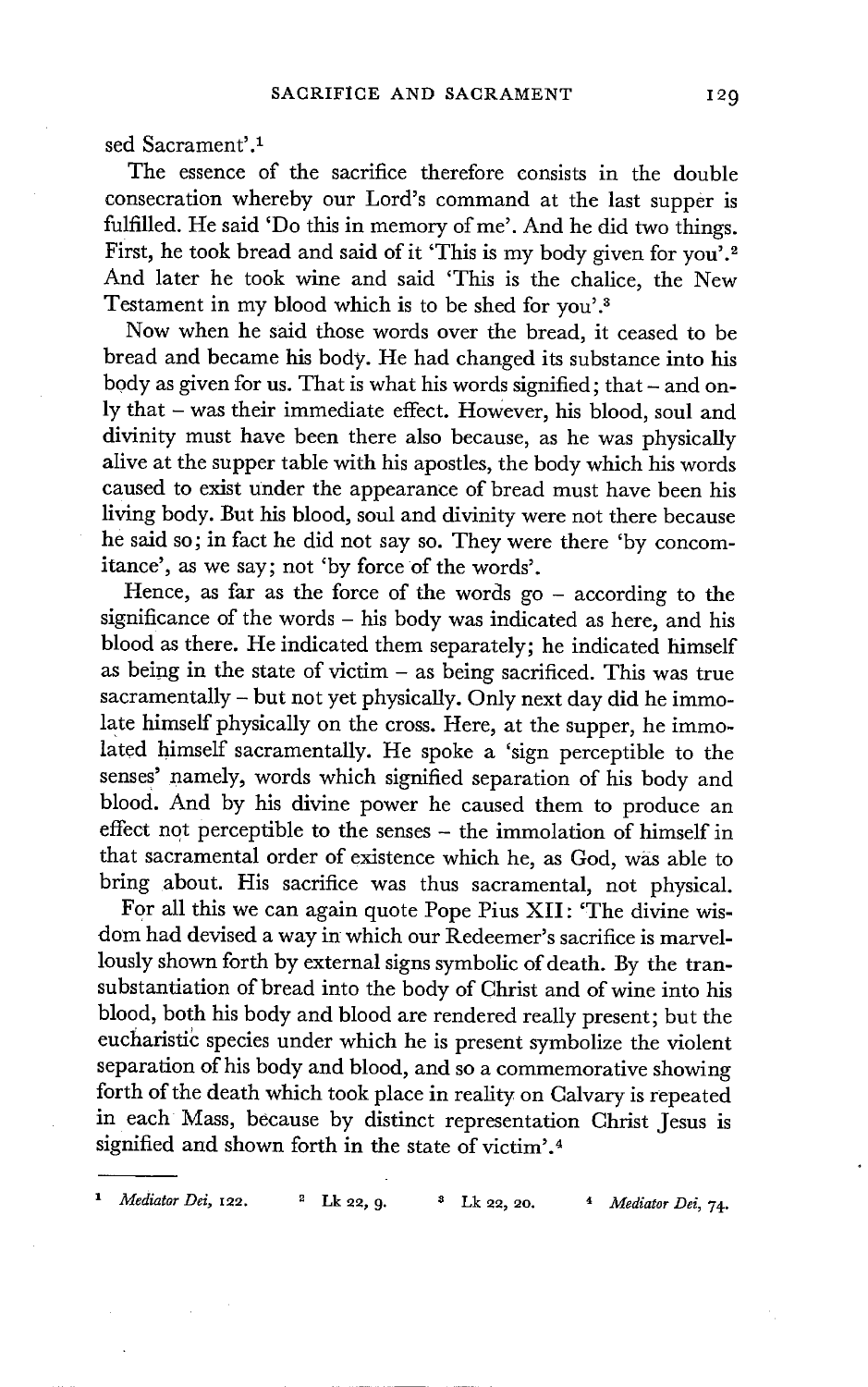Precisely how this happens is a mystery which we can leave to the theologians to probe. What matters to us is solely the fact which results from it, and which was described by the Council of Trent: 'Our Lord Jesus Christ, at the last supper, on the night in which he was betrayed, willed to leave to his beloved bride, the Church, a visible sacrifice such as the nature of man required; one by which the bloody sacrifice that was to be enacted once upon the cross would be represented, and its memory remain until the end of time, and its salutary power applied for the remission of sins which we daily commit'. 1

Here, then, we have Calvary put into sacramental form and entrusted to the Church. The mass, we may say, is the sacrament of Christ's sacrifice, in that it signifies that sacrifice and makes it present. But why did Christ entrust it to his Church? Merely that it might be made present in many different places? More than that: he did so that it might become the sacrifice of the Church. For multilocation is not an end in itself. It is but a necessary condition for the offering by christians, who live in different places at different times, of the sacrifice which Christ himself offered alone on Calvary. On the altar Christ is not alone; he offers, indeed; but his Church offers with him and through him.

The liturgy constantly speaks of the mass as the sacrifice of the Church - indeed that aspect of it is even more clear and explicit than the fact that it is Christ's sacrifice. Again and again there occur such phrases as 'accept this sacrificial offering', 'we offer thee, Lord, this chalice of salvation, 'accept the offering we make to thee', 'And now, Lord, we thy servants, and with us all thy holy people... offer to thy sovereign majesty.., a sacrifice that is pure, holy and unblemished'. As Fr Jungmann puts it: 'The prayers and ceremonies serve to express the praying and sacrificing of the Church. They constitute an ascent of many steps which the Church mounts until the heights of the consecration are reached... Thus does the Church climb up towards her Lord, *in montem sanctum tuum et in tabernacula tua.* And here she meets her Lord who now offers his own sacrifice with her. For the priest who, at that moment, stands at the altar as the representative of Christ does not thereby cease to be also the representative of the Church... It is rather like what happens when a child puts his little hands in between the folded hands of his mother while both of them say a prayer together'.<sup>2</sup>

*<sup>1</sup> Trent* **Sess XXII., c 2.** 

Jungmann, J. A., S.J., *The Sacrifice of the Church* (London, 1957), p 9.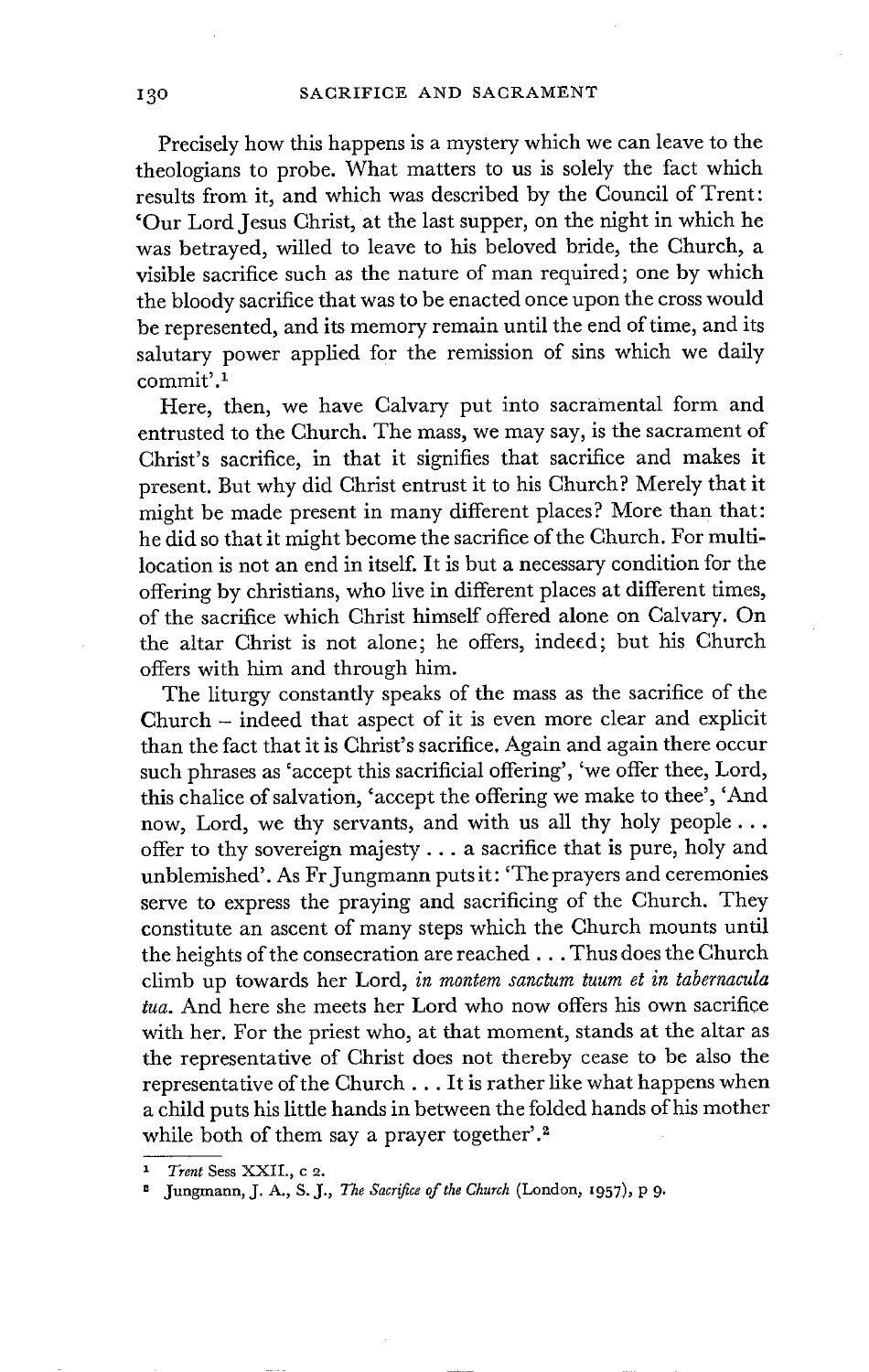But not only does the Church offer Christ in sacrifice; she offers must offer - herself also, through him and with him and in him. For sacrifice is sacramental in the sense that it is a visible sign of something invisible; it is an external manifestation of total self-giving to God. Christ our Lord gave himself totally to his Father; and the Church, who offers with him, must do the same. Otherwise her sacrificing is not sincere; to the external sign there corresponds no internal reality. And the word Church in this connection does not mean solely the universal Church which deputes the priest to represent her: it means primarily and immediately that assembly of the faithful gathered about the altar to offer the mass here and now. That, too, is clearly expressed by the liturgy in all sorts of ways. It is to these particular people that the priest turns again and again with his greeting and his invitation *Oremus,* 'Let us pray'; it is these people whom he means when he says 'we offer'; to these he says 'Let us give thanks to the Lord our God'; it is from these people that he receives, in kind or through their collections, the material elements for the sacrifice, the bread and wine which he consecrates into the victim of Calvary. These are the ones who, in the first instance, are co-offerers with him, who must offer themselves through and with and in Christ as members of the mystical body joined to their head. The very liturgy of the mass 'requires them so far as human power allows, to reproduce in themselves the sentiments that Christ had when he was offering himself in sacrifice: sentiments of humility, of adoration, praise and thanksgiving to the Divine Majesty. It requires them also to become victims, as it were; cultivating a spirit of selfdenial according to the precepts of the gospel... It requires us all, in a word, to die mystically with Christ on the cross, so that we may say with the apostle: With Christ I hang upon the cross'.<sup>1</sup>

The mass, then, calls for the closest possible union with the divine victim; and, moreover, it provides within itself the means for effecting that union in a superlative manner. For it is not only a sacrifice it is as well a sacramental meal. Besides saying 'Do this in memory of me', our Lord also said 'Take ye all of this and eat'. It is by the eucharist as a sacramental sharing in the mass that the most perfect union with the divine victim can be attained. By the very act of offering, the assembly which offers the sacrifice is invited also to partake of the sacrament. As we have seen, communion does not belong to the essence of the sacrifice itself; but it certainly does

<sup>1</sup> Mediator Dei, 55.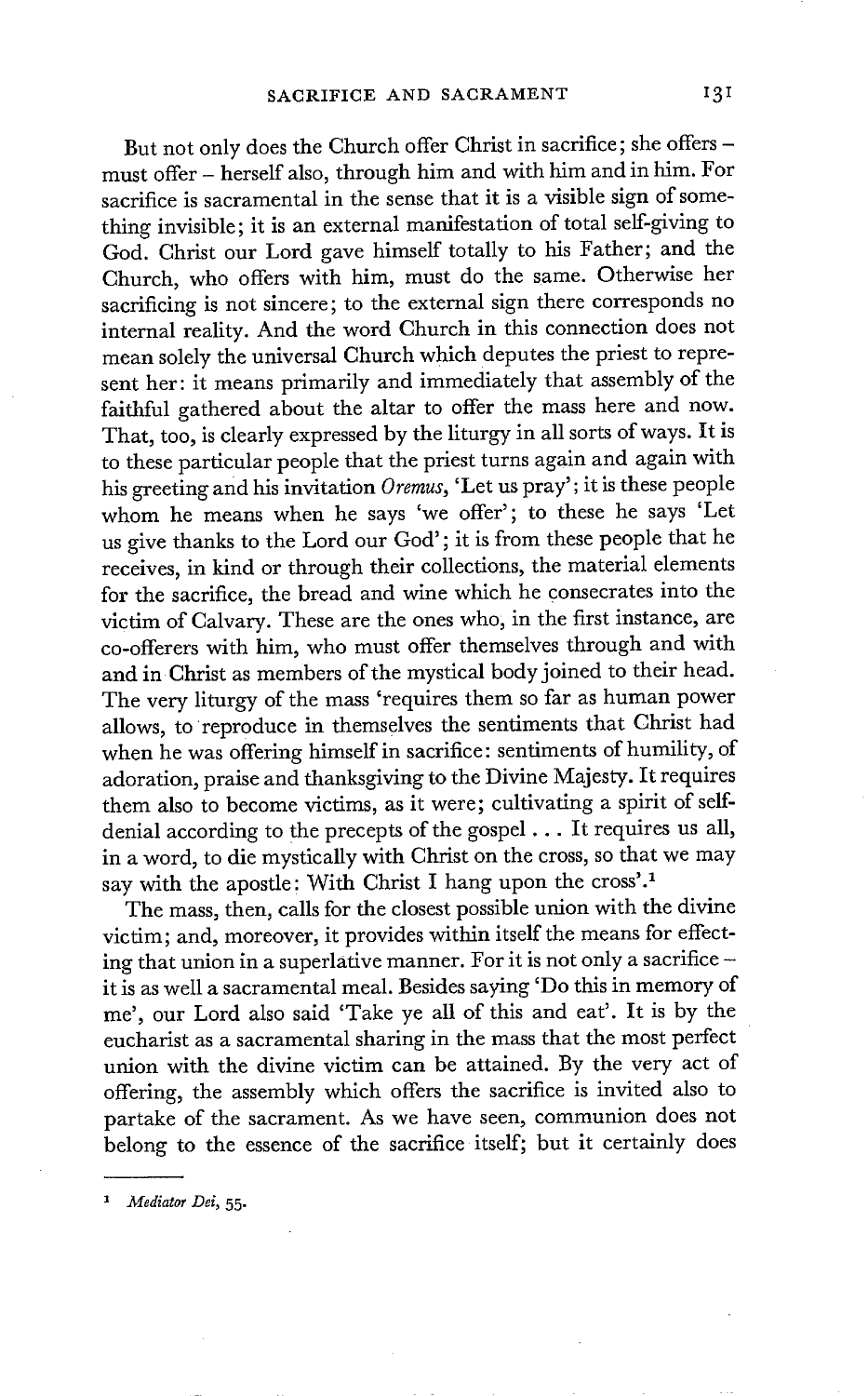pertain to the integrity of the mass. Fénelon once remarked that a kind of violence is done to the sacrifice if we unite ourselves only psychologically with the priest, yet do not also unite ourselves sacramentally with Christ the High Priest, the principal offerer of the Mass. Even canon law does not fail to point out the closeness of the connection between sacrifice and sacrament: 'The faithful should be admonished according to the decrees of the Holy See to receive the eucharistic bread frequently, even daily; and those who assist at mass should not only communicate spiritually, but be prepared to receive in reality our Lord in the holy eucharist.'<sup>1</sup>

Again we see how the liturgy itself indicates communion of the faithful as the self-evident consequence of their offering. Very soon after the consecration the priest, as spokesman of all present, asks that 'as many of us as have received the body and blood of thy Son by partaking from this altar may be filled with every heavenly blessing and grace'. The postcommunions, again and again, take it for granted that those who have offered will also have received, 'May thy heavenly banquet, Lord, of which we have partaken, sanctify us . . .' (Wednesday of Third Week in Lent). 'May the sacrament we have received fill us, Lord, with spritual nourishment...' (Third Sunday after Easter). 'Let the sacrament of which we have partaken, cleanse us, Lord...' (Fourth Sunday after Pentecost).  $\sqrt{\frac{1}{N}}$  We who have partaken of the food of immortality pray, Lord, that we may...' (Twenty first Sunday after Pentecost) 'Grant, Lord, that we who have feasted on the sacrament of thy body and blood..' (Feast of St John Bosco, 31 January). These are a few samples picked at random. Indeed it takes quite a lot of searching in the missal to find postcommunion prayers which make no mention of 'being refreshed with heavenly food' or 'filled by thy holy gifts' or 'being renewed by this holy sacrament' and the like. How can those who have not 'feasted on this sacrament' sincerely reply Amen to such prayers?

The eucharist, considered as a sacrament, can never be divorced from the sacrifice; it is the greatest of all the sacraments because it is intrinsically sacrificial. It is a sharing in the sacrifice precisely because it is a sharing in the victim. While it is correct to think of Christ in communion as 'the guest of our souls', such an idea falls lamentably short of the whole truth. Not merely do we receive Christ, but we receive him *ex hac altaris participatione,* from this altar,

 $^1$  Canon 863.